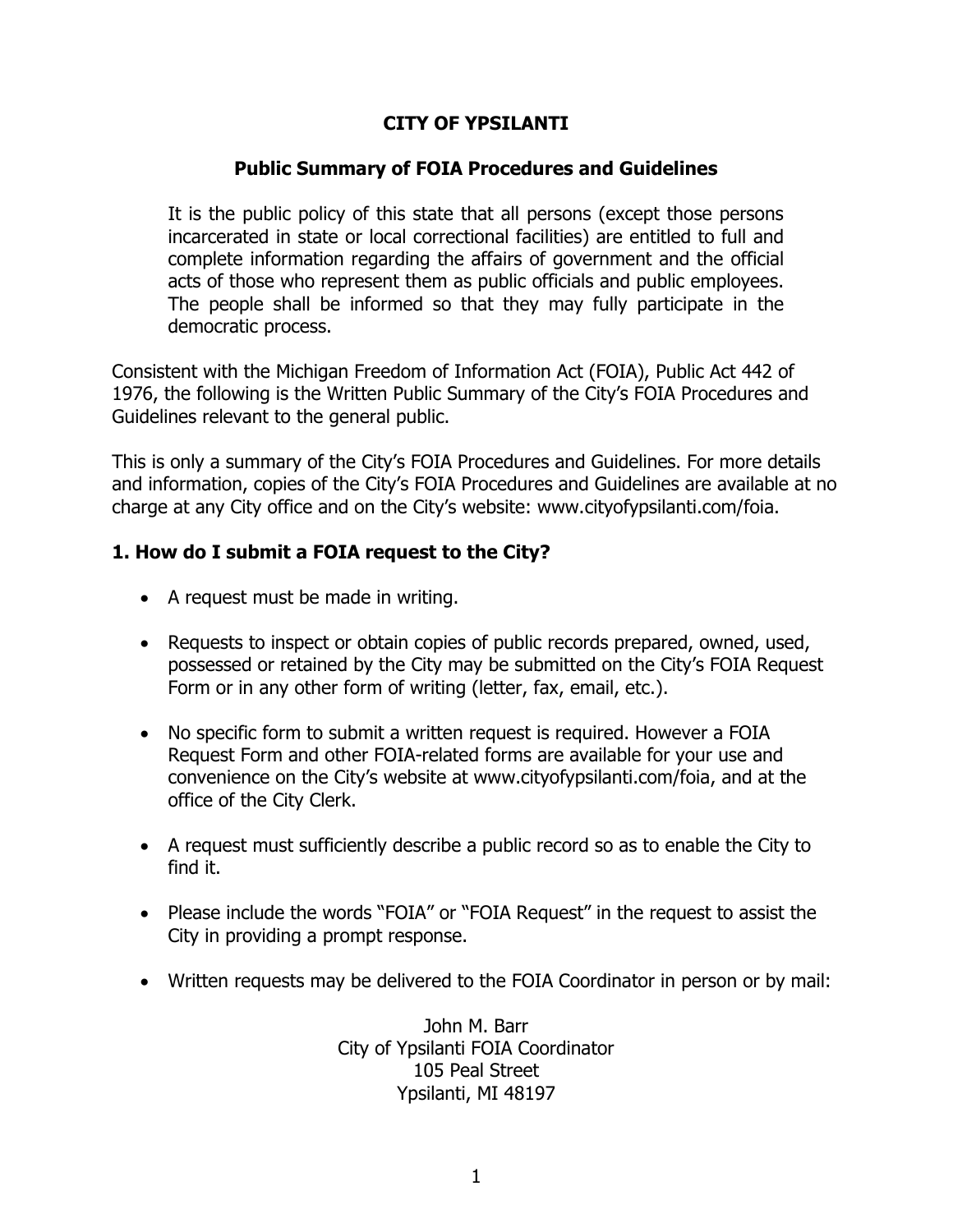- Requests may be faxed to: (734) 483-3871. To ensure a prompt response, faxed requests should contain the term "FOIA" or "FOIA Request" on the first/cover page.
- Requests may be emailed to: info@barrlawfirm. To ensure a prompt response, email requests should contain the term "FOIA" or "FOIA Request" in the subject line.

## **2. What kind of response can I expect to my request?**

- Within 5 business days after receiving a FOIA request, the City will issue a response. If a request is received by fax or email, the request is deemed to have been received on the following business day. The City will respond to your request in one of the following ways:
	- o Grant the request,
	- $\circ$  Issue a written notice denying the request,
	- $\circ$  Grant the request in part and issue a written notice denying in part the request,
	- $\circ$  Issue a notice indicating that due to the nature of the request the City needs an additional 10 business days to respond, or
	- $\circ$  Issue a written notice indicating that the public record requested is available at no charge on the City's website
- If the request is granted, or granted in part, the City will ask that payment be made for the allowable fees associated with responding to the request before the public record is made available.
- If the cost of processing the request is expected to exceed \$50, or if you have not paid for a previously granted request, the City will require a deposit before processing the request.

## **3. What are the City's deposit requirements?**

- If the City has made a good faith calculation that the total fee for processing the request will exceed \$50.00, the City will require that you provide a deposit in the amount of 50% of the total estimated fee. When the City requests the deposit, it will provide you a non-binding best efforts estimate of how long it will take to process the request after you have paid your deposit.
- If the City receives a request from a person who has not paid the City for copies of public records made in fulfillment of a previously granted written request, the City will require a deposit of 100% of the estimated processing fee before it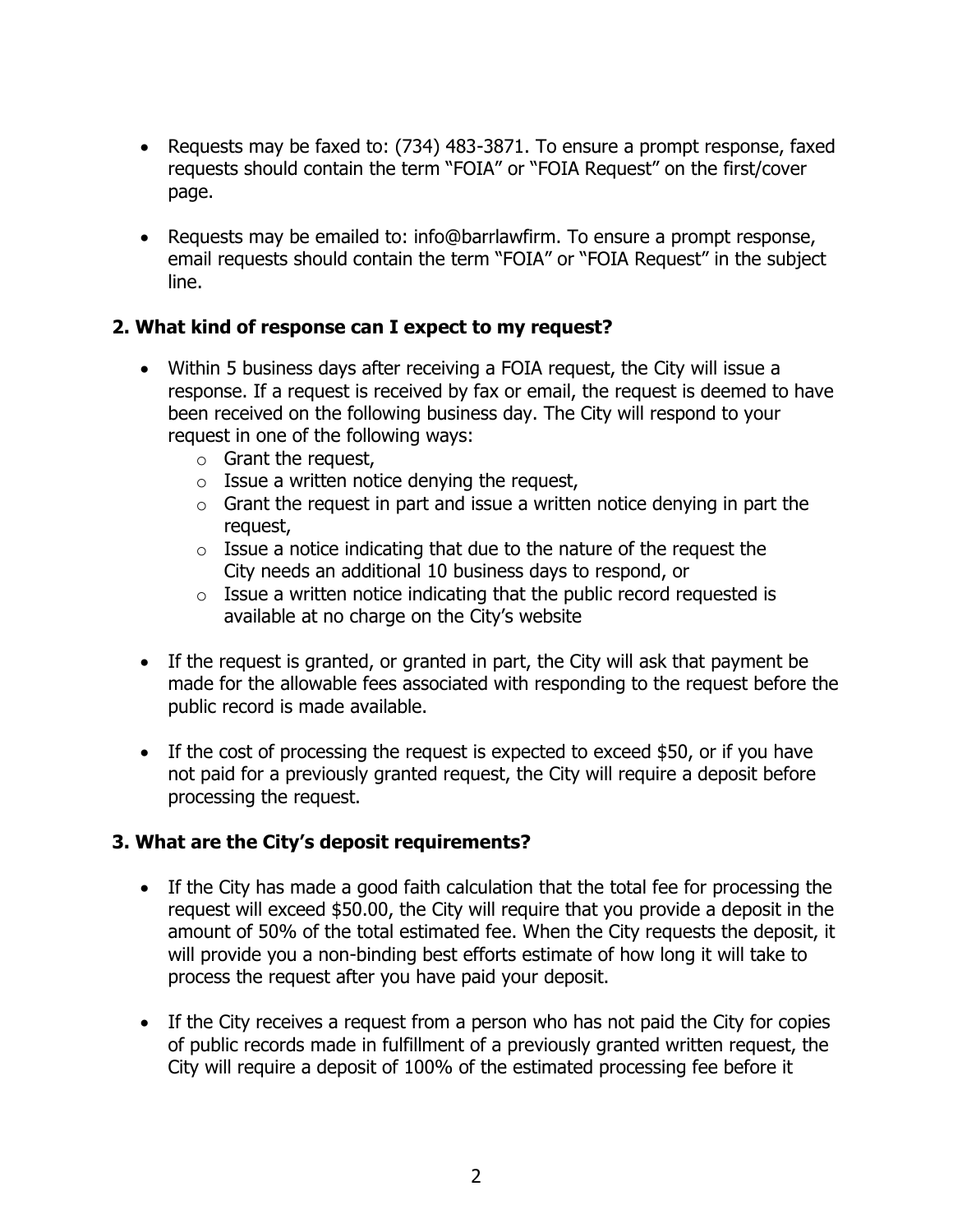begins to search for the public record for any subsequent written request when **all** of the following conditions exist:

- $\circ$  The final fee for the prior written request is not more than 105% of the estimated fee;
- $\circ$  The public records made available contained the information sought in the prior written request and remain in the City's possession;
- $\circ$  The public records were made available to the individual, subject to payment, within the best effort time frame estimated by the City to provide the records;
- $\circ$  Ninety (90) days have passed since the City notified the individual in writing that the public records were available for pickup or mailing;
- $\circ$  The individual is unable to show proof of prior payment to the City; and
- $\circ$  The City has calculated an estimated detailed itemization that is the basis for the current written request's increased fee deposit.
- The City will not require the 100% estimated fee deposit if any of the following apply:
	- $\circ$  The person making the request is able to show proof of prior payment in full to the City;
	- $\circ$  The City is subsequently paid in full for all applicable prior written requests; or
	- $\circ$  Three hundred sixty five (365) days have passed since the person made the request for which full payment was not remitted to the City.

## **4. How does the City calculate FOIA processing fees?**

The Michigan FOIA statute permits the City to charge for the following costs associated with processing a request:

- Labor costs associated with copying or duplication, which includes making paper copies, making digital copies, or transferring digital public records to non-paper physical media or through the Internet.
- Labor costs associated with searching for, locating and examining a requested public record, when failure to charge a fee will result in unreasonably high costs to the City.
- Labor costs associated with a review of a record to separate and delete information exempt from disclosure, when failure to charge a fee will result in unreasonably high costs to the City.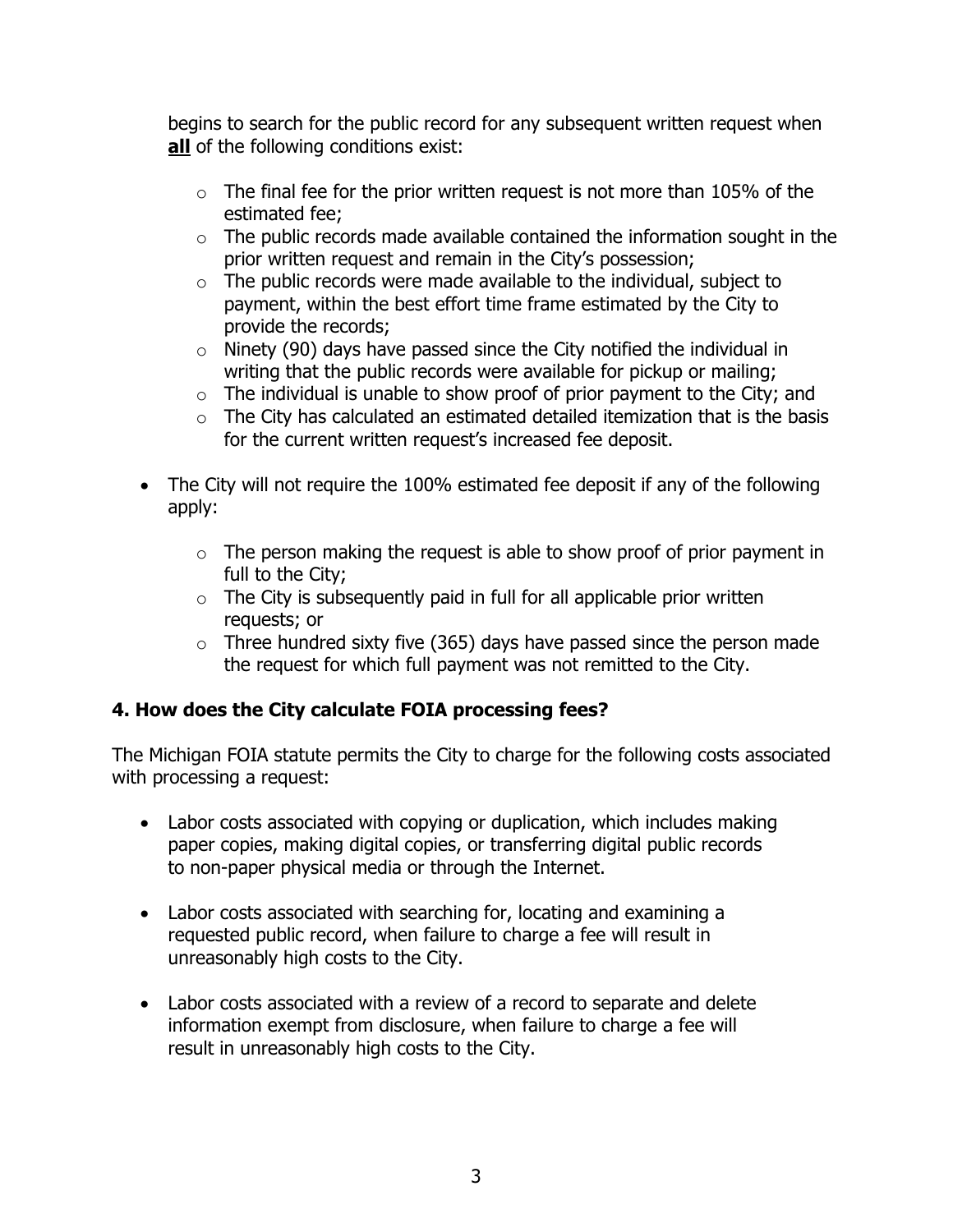- The cost of copying or duplication, not including labor, of paper copies of public records. This may include the cost for copies of records already on the City's website if you ask for the City to make copies.
- The cost of computer discs, computer tapes or other digital or similar media when the requester asks for records in non-paper physical media. This may include the cost for copies of records already on the City's website if you ask for the City to make copies.
- The cost to mail or send a public record to a requestor.

# **Labor Costs**

- All labor costs will be estimated and charged in 15-minute increments, with all partial time increments rounded down. If the time involved is less than 15 minutes, there will be no charge.
- Labor costs will be charged at the hourly wage of the lowest-paid City employee capable of doing the work in the specific fee category, regardless of who actually performs work.
- Labor costs will also include a charge to cover or partially cover the cost of fringe benefits. The City may add up to 50% to the applicable labor charge amount to cover or partially cover the cost of fringe benefits, but in no case may it exceed the actual cost of fringe benefits.
- Overtime wages will not be included in labor costs unless agreed to by the requestor; overtime costs will not be used to calculate the fringe benefit cost.
- Contracted labor costs will be charged at the hourly rate of \$48.90 (6 times the state minimum hourly wage).

A labor cost will not be charged for the search, examination, review and the deletion and separation of exempt from nonexempt information unless failure to charge a fee would result in unreasonably high costs to the City. Costs are unreasonably high when they are excessive and beyond the normal or usual amount for those services compared to the City's usual FOIA requests, because of the nature of the request in the particular instance. The City must specifically identify the nature of the unreasonably high costs in writing.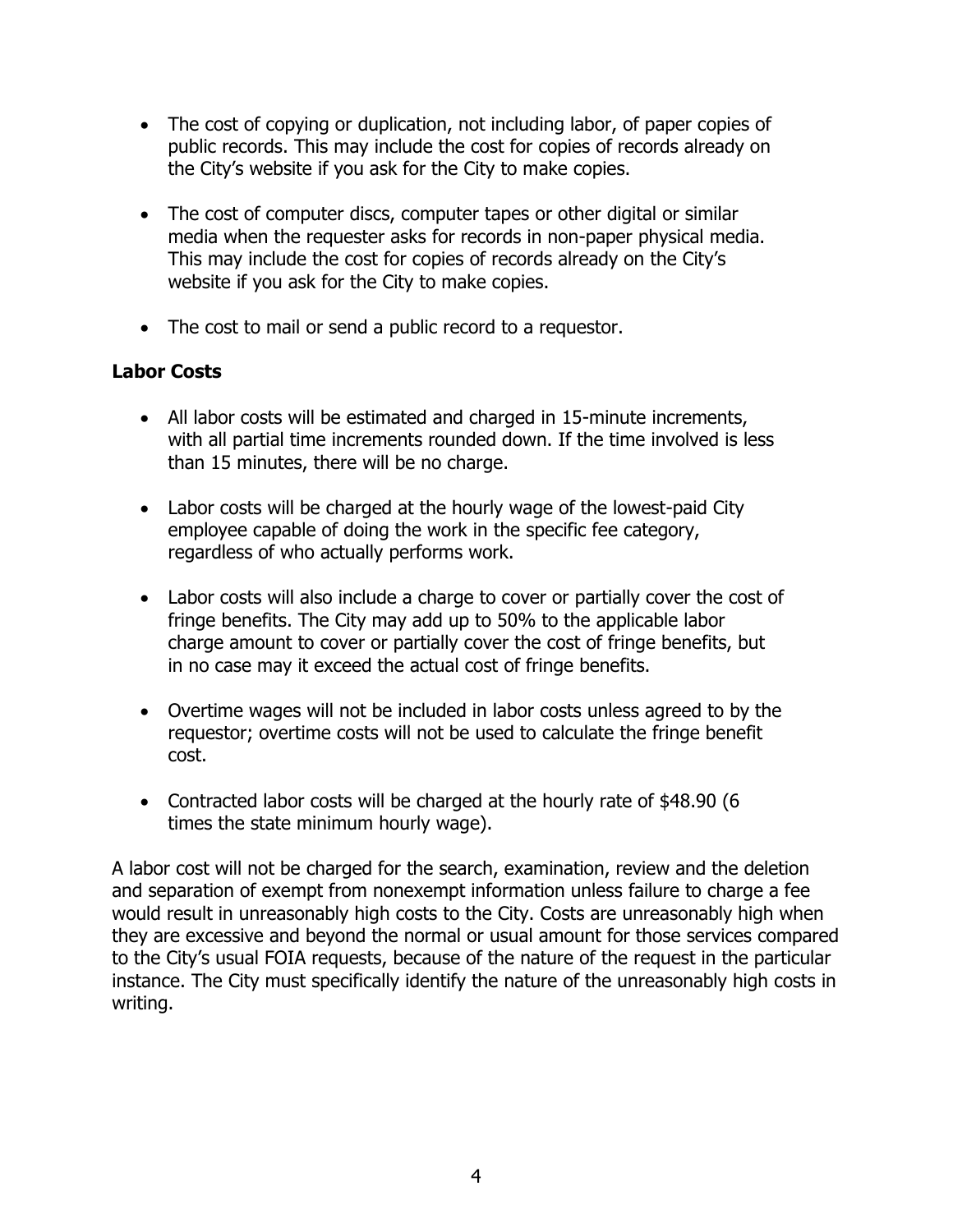## **Copying and Duplication**

The City must use the most economical method for making copies of public records, including using double-sided printing, if cost-saving and available.

### **Non-paper Copies on Physical Media**

- The cost for records provided on non-paper physical media, such as computer discs, computer tapes or other digital or similar media will be at the actual and most reasonably economical cost for the non-paper media.
- This cost will be charged only if the City has the technological capability necessary to provide the public record in the requested non-paper physical media format.

# **Paper Copies**

- Paper copies of public records made on standard letter  $(8 \frac{1}{2} \times 11)$  or legal  $(8 \frac{1}{2} \times 14)$  sized paper will not exceed \$.10 per sheet of paper.
- Copies for non-standard sized sheets will paper will reflect the actual cost of reproduction.

## **Mailing Costs**

- The cost to mail public records will use a reasonably economical and justified means.
- The City may charge for the least expensive form of postal delivery confirmation.
- No cost will be made for expedited shipping or insurance unless you request it.

## **Waiver of Fees**

The cost of the search for and copying of a public record may be waived or reduced if, in the sole judgment of the City Council, a waiver or reduced fee is in the public interest because it can be considered as primarily benefitting the general public. Such requests must me made in writing. For your convenience the City has provided a form to use, which is available at the City Clerk's office and on the City's website: www.cityofypsilanti.com/foia.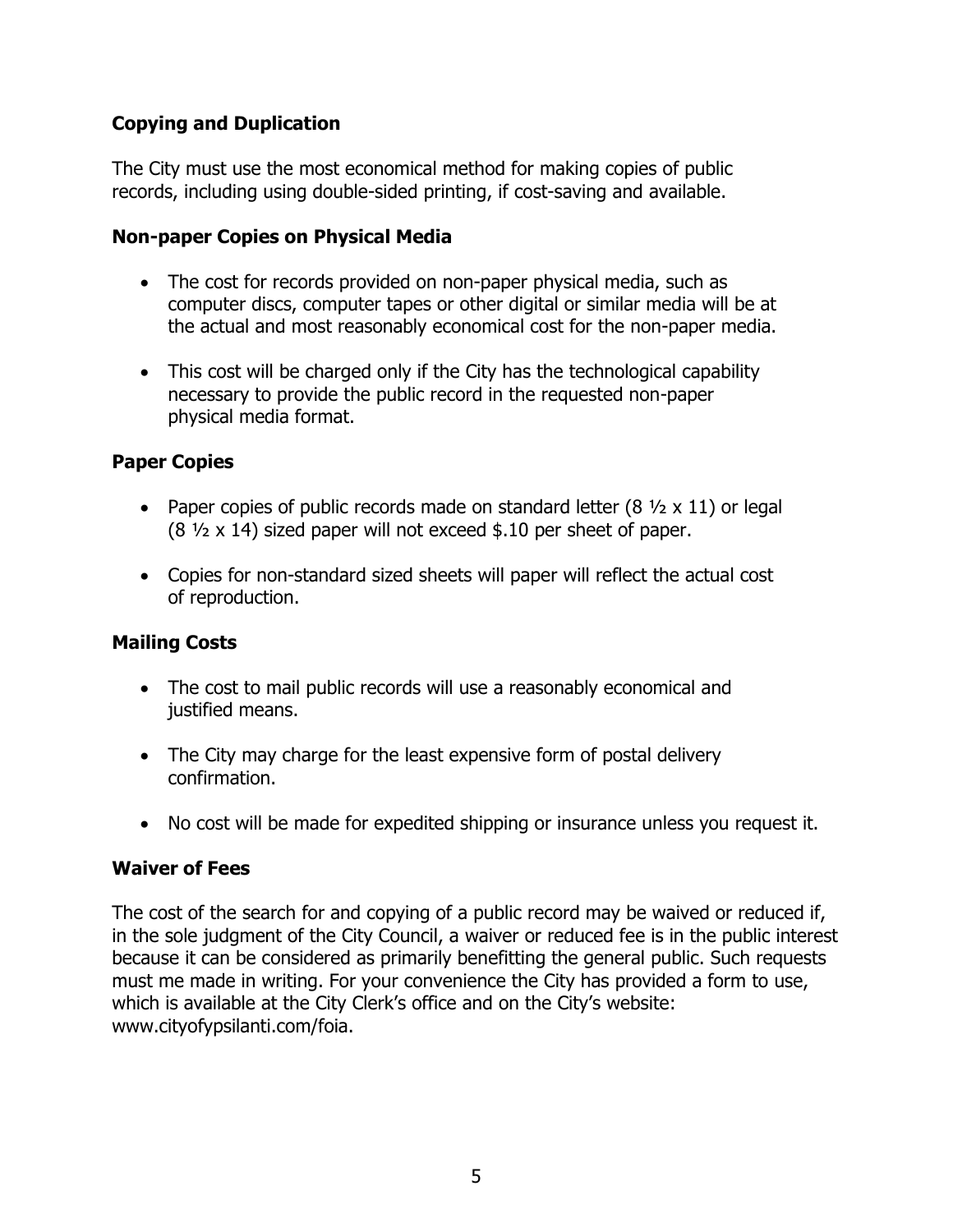The City Council has 10 business days to consider such a request, beginning on the day of its next regularly scheduled meeting. The City is not obligated to provide the public records requested until:

- The fee is otherwise paid, or
- The City Council has made a determination.

In considering a request for a reduction or waiver of fees for these purposes, the City Council, in its sole discretion, may do any of the following:

- Deny the request
- Reduce the cost of the public record search and/or copying of the public record, or
- Waive the cost of the public record search and/or copying of the public record.

## **5. How do I qualify for an indigence discount on the fee?**

The City will discount the first \$20.00 of fees for a request if you submit an affidavit stating that you are:

- Indigent and receiving specific public assistance; or
- If not receiving public assistance, stating facts demonstrating an inability to pay because of indigence.

You are **not** eligible to receive the \$20.00 discount if you:

- Have previously received discounted copies of public records from the City twice during the calendar year; or
- Are requesting information on behalf of other persons who are offering or providing payment to you to make the request.

An affidavit is a sworn statement. For your convenience, the City has provided a form to use, which is available at the City Clerk's office or on the City's website: www.cityofypsilanti.com/foia.

## **6. May a nonprofit organization receive a discount on the fee?**

A nonprofit organization advocating for developmentally disabled or mentally ill individuals that is formally designated by the state to carry out activities under subtitle C of the federal developmental disabilities assistance and bill of rights act of 2000, Public Law 106-402, and the protection and advocacy for individuals with mental illness act, Public Law 99-319, may receive a \$20.00 discount if the request meets all of the following requirements in the Act:

- $\circ$  Is made directly on behalf of the organization or its clients.
- $\circ$  Is made for a reason wholly consistent with the mission and provisions of those laws under section 931 of the mental health code, 1974 PA 258, MCL 330.1931.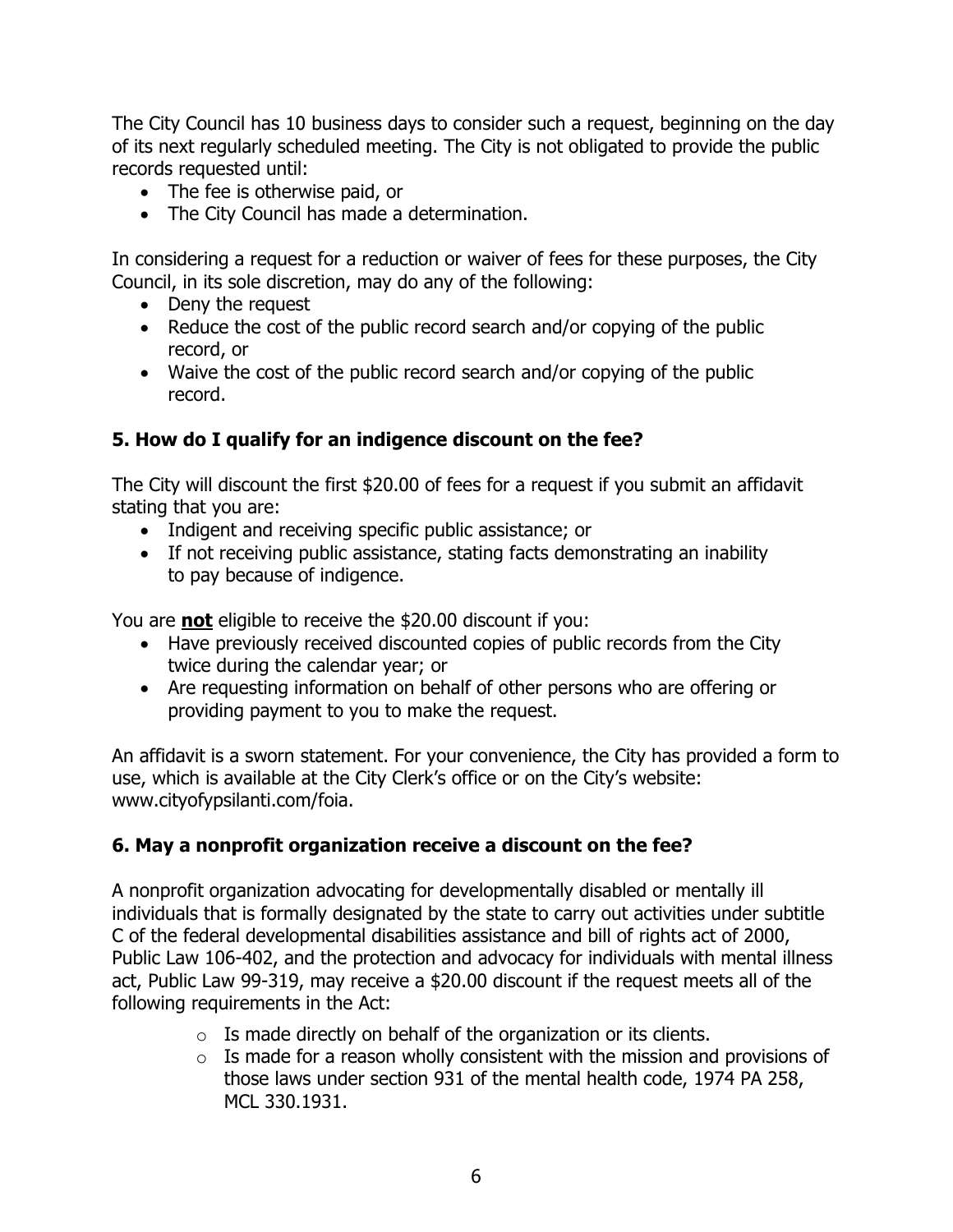$\circ$  Is accompanied by documentation of its designation by the state, if requested by the public body.

For your convenience the City has provided a form to use, which is available at the City Clerk's office and on the City's website: www.cityofypsilanti.com/foia.

# **7. How may I challenge the denial of a public record or an excessive fee?**

## **Appeal of a Denial of a Public Record**

If you believe that all or a portion of a public record has not been disclosed or has been improperly exempted from disclosure, you may appeal to the City Council by filing a written appeal of the denial with the office of the City Clerk.

The appeal must be in writing, specifically state the word "appeal," and identify the reason or reasons you are seeking a reversal of the denial. You may use the City FOIA Appeal Form (To Appeal a Denial of Records), which is available at the City Clerk's office and on the City's website: www.cityofypsilanti.com/FOIA.

The City is not considered to have received a written appeal until the first regularly scheduled City Council meeting following submission of the written appeal. Within 10 business days of receiving the appeal the City Council will respond in writing by:

- Reversing the disclosure denial;
- Upholding the disclosure denial; or
- Reverse the disclosure denial in part and uphold the disclosure denial in part.

Whether or not you submitted an appeal of a denial to the City Council, you may file a civil action in Washtenaw County Circuit Court within 180 days after the City's final determination to deny your request. If you prevail in the civil action the court will award you reasonable attorneys' fees, costs and disbursements. If the court determines that the City acted arbitrarily and capriciously in refusing to disclose or provide a public record, the court shall award you damages in the amount of \$1,000.

#### **Appeal of an Excess FOIA Processing Fee**

If you believe that the fee charged by the City to process your FOIA request exceeds the amount permitted by state law, you must first appeal to the City Council by filing a written appeal for a fee reduction to the office of the City Clerk.

The appeal must specifically state the word "appeal" and identify how the required fee exceeds the amount permitted. You may use the City FOIA Appeal Form (To Appeal an Excess Fee), which is available at the City Clerk's office and on the City's website: www.cityofypsilanti.com/foia.

The City Council is not considered to have received a written appeal until the first regularly scheduled City Council meeting following submission of the written appeal.